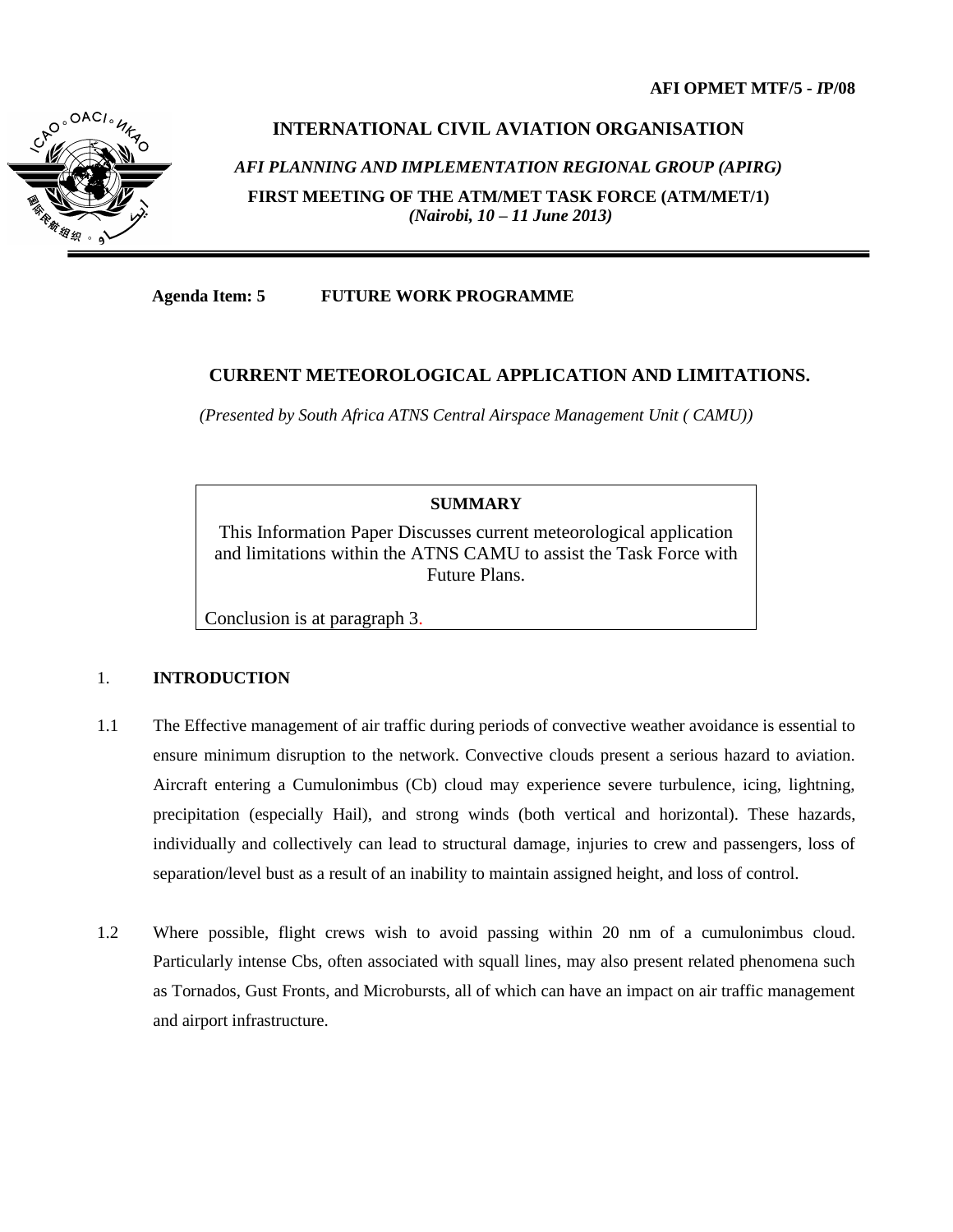1.3 Aircraft equipped with Weather Radar are able to identify the areas of cloud with the greatest vertical wind shear and navigate through (or if not possible around) areas of convective activity. Controllers are aware that flight crew workload increases significantly in a weather avoidance scenario not just because of the decision making associated with weather avoidance but also because of Turbulence, management of In-Flight Icing, and increased communications. Particularly dense cells, or groups of cells, can attenuate radar and radio signals thereby causing loss of radar contact and poor quality or lost communications.

#### 2. **DISCUSSION**

- 2.1 ATNS' Central Airspace Management Unit (CAMU) in Johannesburg works closely with the South African Weather Services (SAWS) and Air Traffic Services Units (ATSU) nationally to minimize disruptions caused by weather. The Task Force will be urged to discuss these procedures during close border operations as well
- 2.2 Air Traffic Flow Management Specialists (ATFMS) will adjust the number of aircraft movements per hour to match the operating conditions at each airport. Low Visibility Operations (LVO) is usually due to heavy dense fog and low cloud and occurs mostly during the early hours of the mornings.
- 2.3 During extended LVO periods, the disruption has a knock-on effect for the rest of the day as the airlines struggle to catch up. The problem is compounded as some flights do missed approaches, only to retry later and even reduce the arrival rates further. Thunderstorms and lightning strikes will also see aircraft re-routed around a storm cell or diverted. Ground operations at airports may also be stopped when thunderstorms are in the area.
- 2.4 ATNS CAMU does not have the authority or ability to close an airport. This decision can only be made by an airport operator, but would only occur in extreme weather circumstances. Weather, in particular, wind speed and direction, is generally the main factor in determining which runways are in use at an airport, in which direction aircraft will take off and land and which flight paths are used. Wind shear is a sudden change in wind direction or speed and is usually associated with thunderstorm activity. Wind shear can be either vertical or horizontal and can have a significant impact on the control of aircraft during take-off and landing. The CAMU relies on the National weather services for input which is used to make decisions on air traffic flow rates and periodically routings.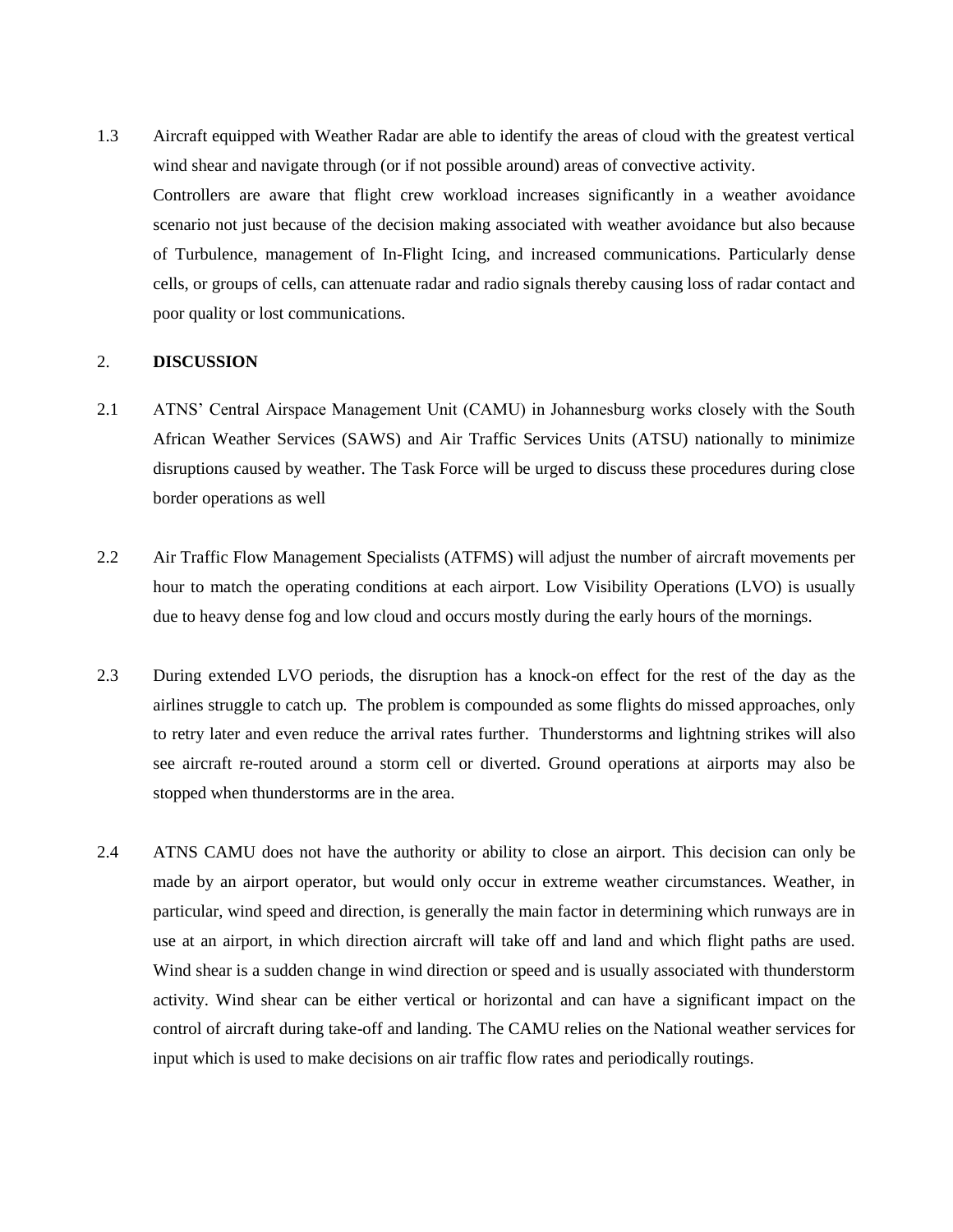- 2.5 When air traffic is avoiding Cumulonimbus cells, particularly in congested airspace, the workload of the controller increases significantly and an Air Traffic Flow management solution is required. In such scenarios the increase in workload is caused by:
	- $\triangleright$  **Non standard traffic flow –** the traffic flow is irregular and not easy to anticipate because of the changing intensity of cells, both vertically and horizontally, the situational awareness of the flight crew and routing decisions they take based on the display on their weather radar.
	- $\triangleright$  **Reduction in available airspace** controllers will have less airspace volume available for conflict resolution tasks with a consequent impact on sector capacity;
	- $\triangleright$  **New conflict points** new random crossing points are likely to occur as a result of the disrupted and non-standard traffic patterns;
	- **Increased frequency occupancy time**  $-$  radio-communication is usually prolonged due to the necessity to clarify the details associated with the avoidance actions as well as revised onward routing clearances resulting in the usage of non standard Radio Telephony (RT).
	- **Increased manual (telephone) coordination**  telephone coordination with adjacent sectors or ATSU is likely to increase due to the necessity to coordinate the details associated with the avoidance actions (change of routes and flight levels);
	- **Rapidly changing situation** isolated Cb cells can quickly evolve into a squall line and make navigation through the line of Cbs increasingly challenging for the pilots;
	- **Degradation of RVSM capability** convective weather conditions are associated with moderate to severe turbulence, hence it might be advisable to downgrade the RVSM airspace and introduce 2000 ft vertical separation in areas with reported severe turbulence;
	- $\triangleright$  Lack of information about traffic in own sector (not on frequency) situations may arise when traffic deviating from its planned/cleared flight route, due to bad weather, penetrates (or flies close to the boundary of) another sector's airspace without prior notification of the controller in charge of that sector who is not aware of crew's intentions;
	- **Limited applicability of radar vectoring**  use of radar vectoring to resolve potential traffic conflicts might be limited due to crew inability to maintain the required headings. This is a very significant factor in busy environments where controllers rely heavily on radar vectoring to provide separation;